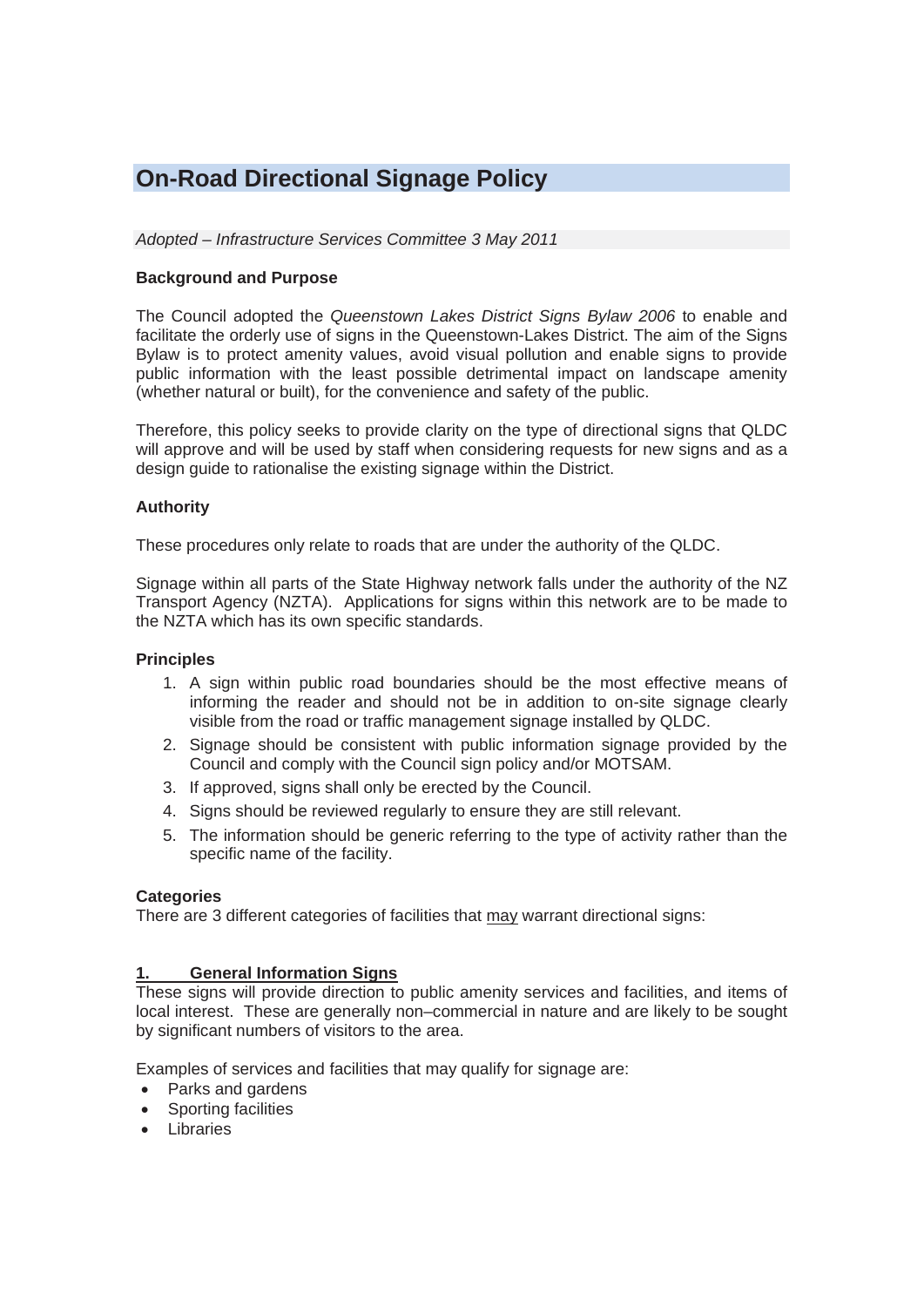- Cemeteries
- Community Halls
- Transfer stations
- Recycling depots
- Hospitals
- Civil Defence centres
- **Churches**
- Schools and colleges
- Shopping Centres
- Medical centres that provide accident and emergency services to the public outside normal business hours

Grouped commercial activities such as shopping centres may be considered a public amenity, but not individual commercial establishments.

Primary and secondary schools should only be signed if they have some special facility that is likely to be sought by visitors e.g. playing fields, night classes etc

Sporting and recreational grounds should be identified by the shortest name by which the facility is commonly known.

A denominational name may be included on signs indicating churches.

### **General information signs shall have black writing on a yellow background.**

### **2. Tourist Facility Signs**

A tourist facility is defined as a commercial enterprise, geographic feature or scenic route which is mainly of interest to tourists.

- (i) Commercial enterprises include:
	- Museums
	- $\bullet$  Wildlife parks
	- Fauna parks
	- Historic homes
	- Wineries
	- **•** Galleries
	- major tourist attractions such as National Parks and Ski resorts

To be considered for signing as a tourist facility the enterprise should be:

- A significant tourist attraction
- Must be open to the general public at reasonably expected times
- Have adequate parking available in the immediate vicinity
- (ii) Geographic features include:
	- Lakes
	- x Historical markers
	- Waterfalls
	- Rock formations
	- Scenic lookouts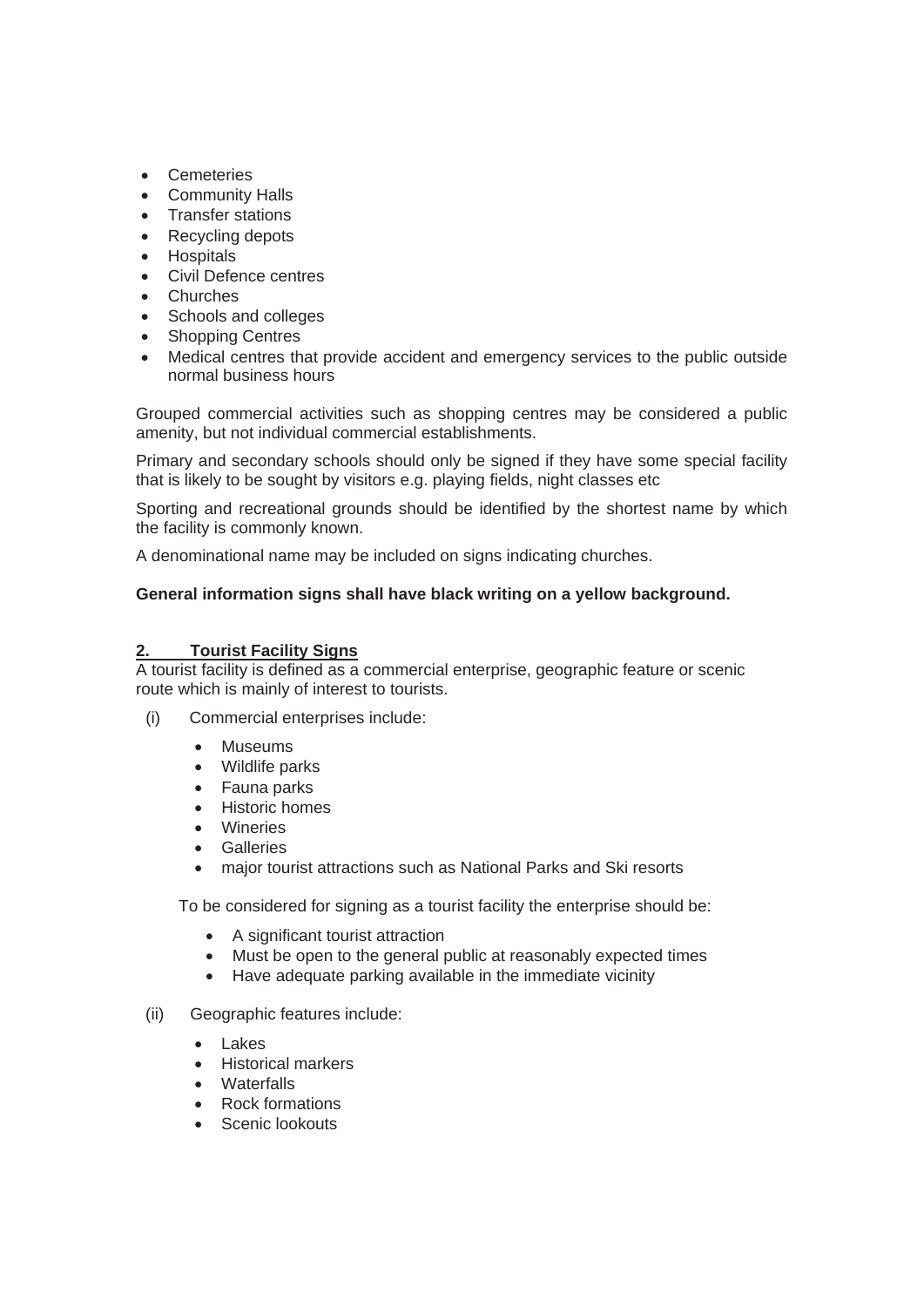Scenic routes

To be considered for signing as a tourist facility the feature should:

- Be of sufficient interest to warrant encouraging tourists to stop and visit the site.
- Have adequate parking available either at the site or at the beginning of a walking track.

# **Tourist facility signs shall have white borders and worded legends on brown backgrounds.**

# **3. Motorist Service Signs**

These signs will provide direction to services which:

- (i) are commonly required by travellers;
- (ii) can be identified by an internationally recognised symbol.

Examples of services that may warrant signing include:

- Accommodation (Lodges, hotels, motels, guest houses, backpackers, youth hostels, etc)
- Camping Grounds
- Caravan Parks
- Official Information Centres
- Emergency medical services (only when available on a 24 hour basis)
- Public Toilets
- Waste disposal points (Campervans & Caravans only)
- Public Parking areas
- Boat Ramps

# **Motorist Service signs shall have white borders, symbols and worded legends (when appropriate), on blue backgrounds.**

# **3.1 Accommodation Signs.**

Directional signage will be permitted for visitor accommodation at intersections outside of the Town Centre Zones providing they do not adversely affect road safety and amenity. The business should be located on a side road and should not be visible from an arterial road.

Camping grounds and caravan parks which tend to be in more remote locations may be signed from an arterial road with the distance in km displayed on the sign. The facility may be at some distance along the arterial road or may be located at some distance along a side road.

Visitor accommodation that qualifies for signage must be available to casual travellers at all times and be registered with QLDC as an accommodation provider. Signage proposals must meet the following criteria: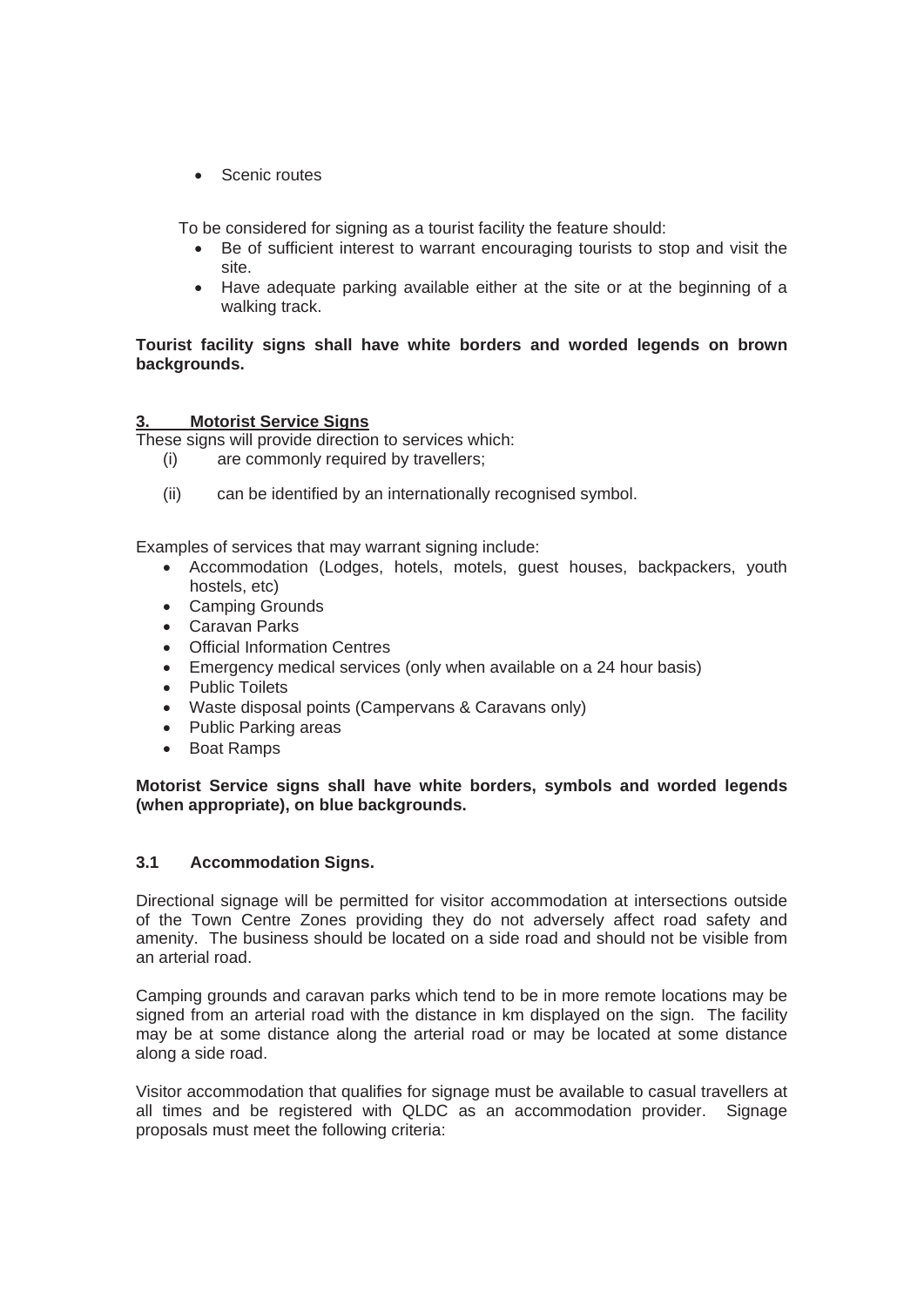- No signs to be located in the Town Centre Zones.
- The sign should be generic i.e. motel, camping ground, backpackers and may contain a standard logo in accordance with MOTSAM
- Where similar accommodation facilities can be signed in all directions at an intersection, then no signage will be provided.

#### **Examples of directional signs not permitted**

- Petrol Stations
- Day care facilities
- Rest homes
- Physiotherapist
- Chiropractor
- Doctor's Surgery (Those that do no not come within the definition of Medical Centres that may be permitted under General Information Signs)
- Art Gallery (Commercial)
- $\bullet$  Pet Kennels

#### **Exceptions**

The council will consider exceptions to the approach set out in this policy. Applications for exceptions will be considered by either the Wanaka Community Board or the Infrastructure Services Committee. Applications must set out clearly why the exception is warranted in terms of the aim of this policy and the community outcomes adopted by the Council.

### **Applications**

A request shall be made in writing to the QLDC for a directional sign and the appropriate fee paid as determined by the QLDC fees and charges.

The application with the proposed wording will be considered by the Transport Manager. Signs will be ordered and erected by the QLDC with the cost of each sign to be met by the applicant.

Signs will be erected on existing posts but where there is no post, the applicant will be responsible for the cost of erecting a new post and sign.

Signs should only be provided at a location which indicates the most convenient route to the device or facility. Signs may be provided at two or more locations when:

- The facility generates an appreciable amount of traffic
- Where similarly convenient routes originate at widely separated points on major roads, and
- Where a number or alternative routes are needed to accommodate the traffic volume e.g. a large shopping complex

A maximum of three signs (including street name signs) can be used at any one location.